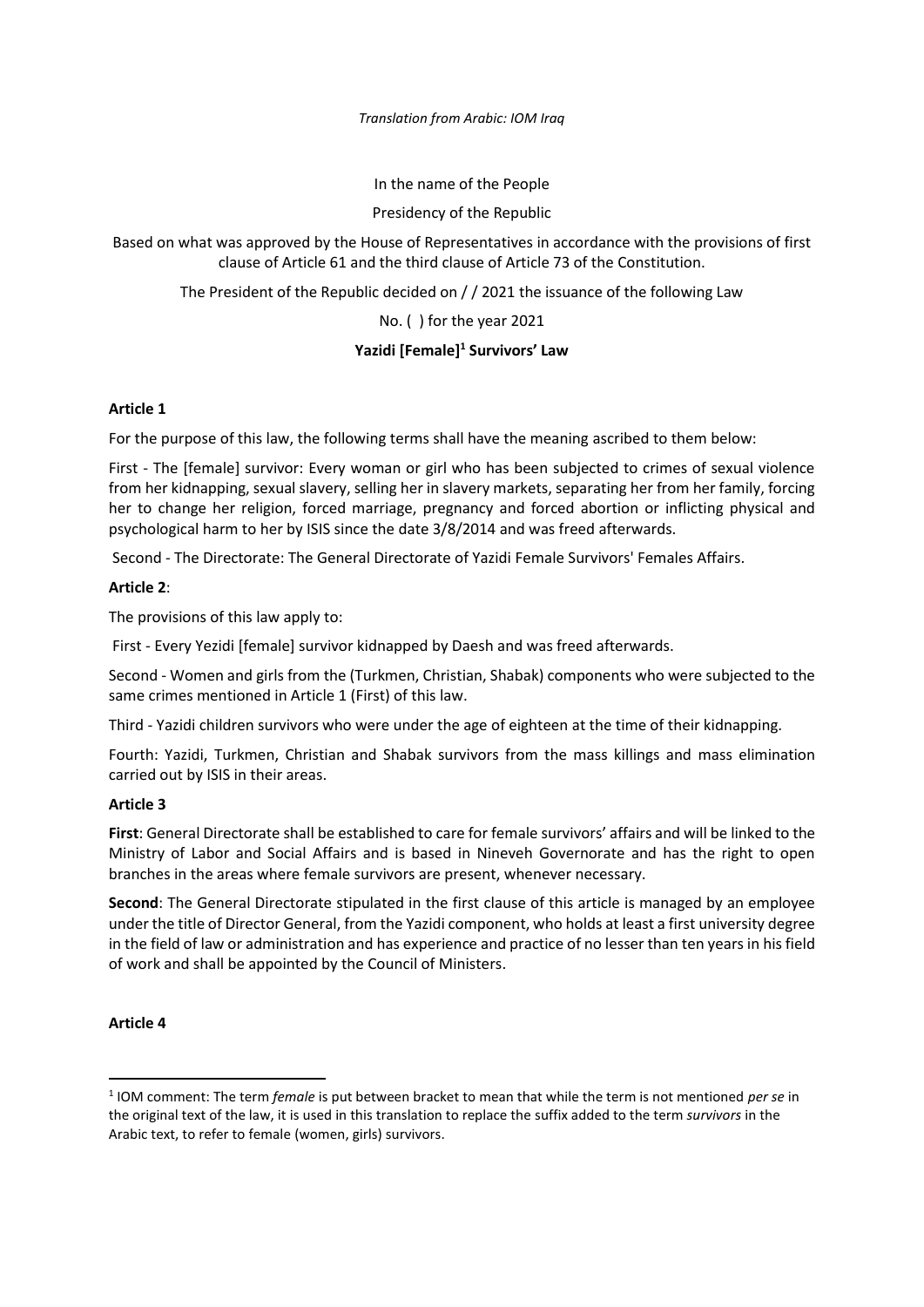This law aims to:

First: Compensate the [female] survivors and those covered by the provisions of this law financially and morally and to secure a decent life for them.

Second: Rehabilitate and take care of [female] survivors and those covered by the provisions of this law and to prepare the necessary means to integrate them into society and prevent the recurrence of the violations that occurred against them.

### **Article 5**

The Directorate undertakes the following means to achieve its goals:

**First**: Statistics and preparation of [female] survivors' data and those included in the provisions of this law based on information issued by governmental and non-governmental institutions working in this field.

**Second**: Providing the necessary care for [female] survivors and groups covered by the provisions of this law.

**Third**: Coordinating with all government institutions, local and international organizations in order to support [female] survivors and groups covered by the provisions of this law.

**Fourth**: Providing educational opportunities for [female] survivors and their children.

**Fifth**: Securing employment and job opportunities to enable [female] survivors to achieve their economic and social well-being.

**Sixth**: Opening health and psychological rehabilitation centers to treat [female] survivors and working to open health clinics inside and outside Iraq.

**Seventh**: Searching for the kidnapped of Yazidis, Turkmen, Christians, and Shabaks men, women and children, whose fate is still unknown. This work shall be done in coordination with the competent authorities inside and outside Iraq and the victims' families, treating their conditions legally and granting them benefits and compensating them or their families in accordance with the relevant laws.

**Eighth:** Coordination with the Martyrs Foundation / Department of Mass Graves' Affairs and Protection in relation to mass graves to complete all procedures related to searching and investigating, opening mass graves, revealing the identity of the remains and return them to their families in order to bury them in a manner befitting their sacrifices.

**Ninth**: Coordination with investigative and judicial bodies and international committees concerned with investigation and gathering evidence, and providing them with all statistics, data and evidence that contribute to documenting and establishing crimes committed by ISIS in a way that helps prosecute the perpetrators of these crimes.

### **Article 6**

**First** – The [Female] survivors and those covered by the provisions of this law shall be given a monthly salary that is not less than twice the minimum pension salary stipulated in the Unified Pension Law No. 9 of 2014 and its amendments.

**Second** – [Female] Survivors and those covered by the provisions of this law shall be granted a residential plot of land with a real estate loan and shall be exempted from the provisions of laws and decisions of the (dissolved) Revolutionary Command Council no 120 of 1982 or a free housing unit.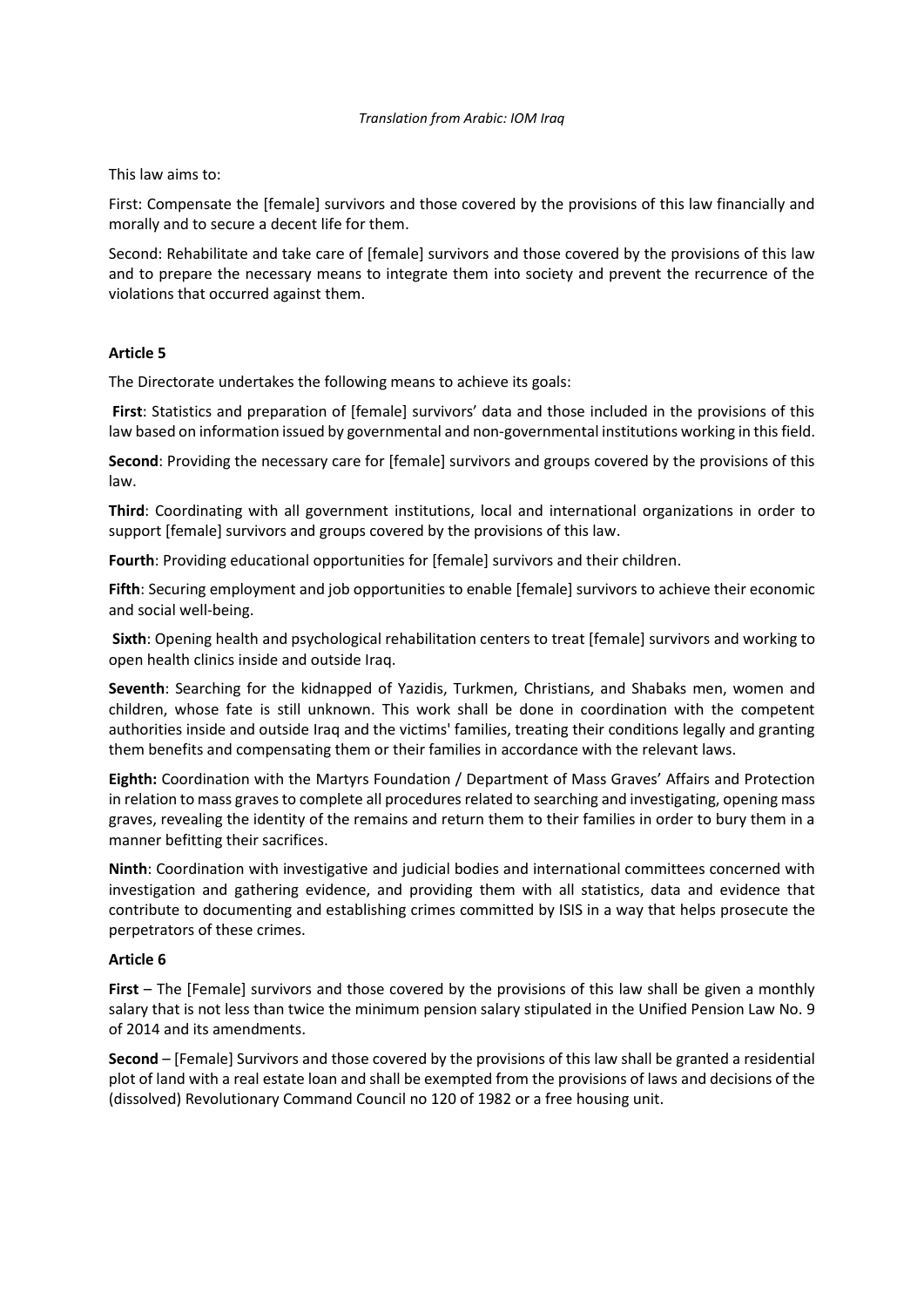### *Translation from Arabic: IOM Iraq*

**Third**– [Female] survivors and those covered by the provisions of this law have the right to return to study and shall be exempted from the age requirement.

**Fourth**– [Female] survivors and those covered by the provisions of this law shall be given a priority to public employment at a rate of 2%.

# **Article 7**

**First** – Crimes committed by Daesh against the Yazidis and other components, (Turkmen, Christians and Shabaks) shall be considered crimes of genocide and crimes against humanity.

**Second** – The Ministry of Foreign Affairs, in coordination with the official concerned institutions, undertakes to reveal the crimes mentioned in the first paragraph in international forums, especially those committed against [female] survivors and those covered by the provisions of this law.

**Third** – The Ministry of Foreign Affairs, in coordination with the official concerned institutions, shall undertake initiating criminal proceedings against the perpetrators of the crimes in the first clause, and cooperate for the extradition of criminals in order to be tried before the competent courts.

### **Article 8**

First: The 3<sup>rd</sup> of August of each year shall be considered a national day to reveal the crimes committed against the Yazidis and other components and media shall provide all programs for this date and clarify the abuse, kidnapping, sexual violence, captivity and displacement committed by Daesh.

**Second** – The Ministry of Culture, Baghdad Municipality and the concerned authorities shall take the necessary measures to immortalize the Yazidi victims and other components and to build monuments, statues and exhibitions on this occasion.

### **Article 9**

**First**: The perpetrators of the crimes of kidnapping and captivity of Yazidis are not included in any general or special amnesty.

**Second**: Punishment prescribed by law for perpetrators of the crimes mentioned in the first clause of this article shall not be dropped, and the judicial and administrative authorities are obligated to follow up to arrest the perpetrators and accomplices in committing these crimes, as well as implementing the provisions of the law and provide protection for witnesses and victims .

### **Article 10**

**First** – A committee shall be formed by the Ministry of Labor and Social Affairs to consider the requests of survivors and groups covered by the provisions of this law, and it shall consist of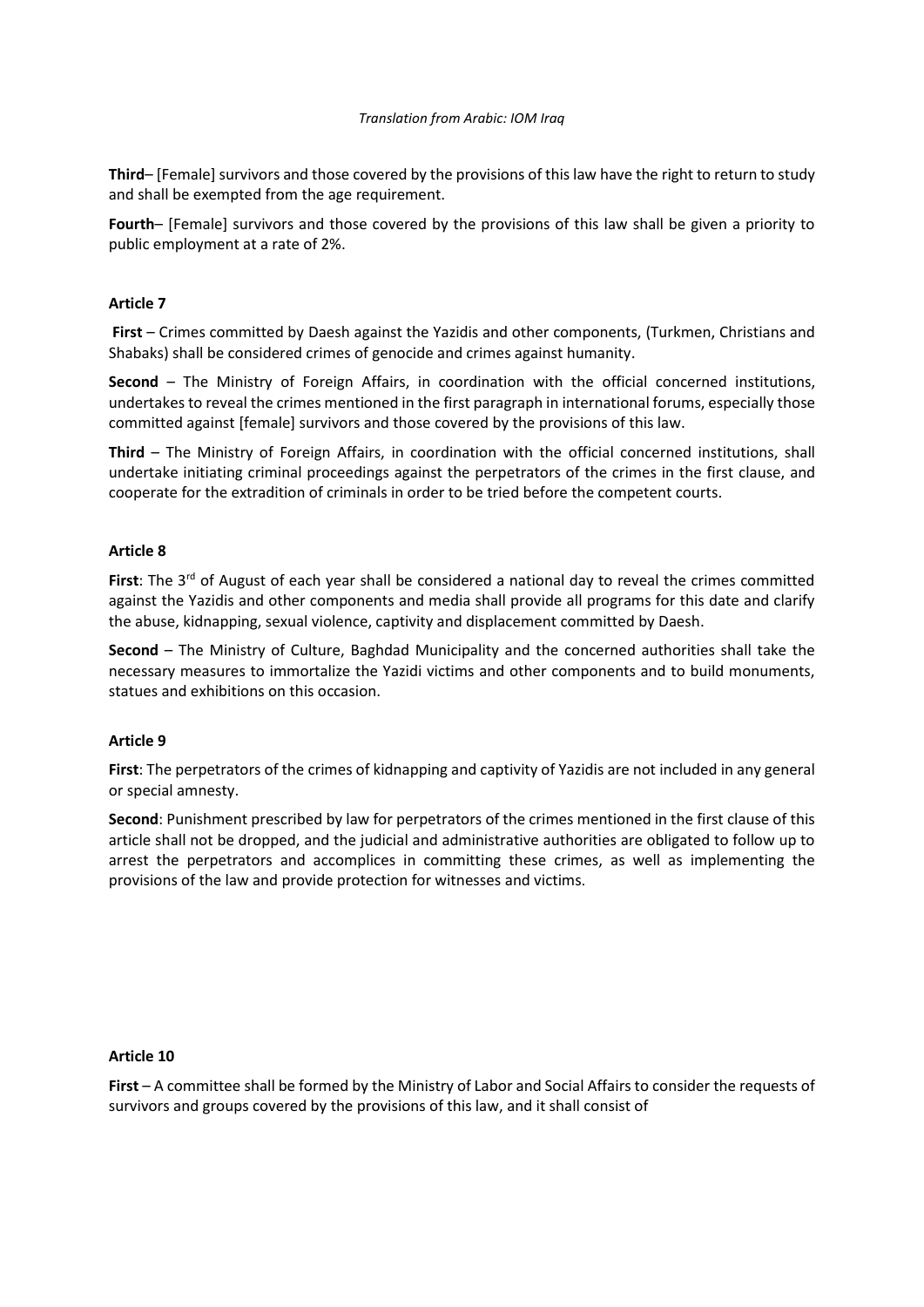### *Translation from Arabic: IOM Iraq*

- 1. a judge nominated by the Supreme Judicial Council. Chairman.
- 2. Director General of Women Survivors' Affairs (MOLSA) Vice President
- 3. A representative of the Ministry of Interior member
- 4. A representative of the Ministry of Health member
- 5. A representative of the Ministry of Justice member
- 6. A representative of the National Retirement Authority member
- 7. A representative of the High Commission for Human Rights member
- 8. A representative of the Kurdistan Regional Government member

**Second** – The committee decides on the validity of the requests submitted to it within a maximum period not exceeding 90 days from the date of receiving the request.

**Third** – The applicant has the right to appeal to the same committee its decision within a period of 30 days from the date of issuance of the decision in order to reconsider it. And in case of refusal for the second time, the applicant can appeal the decision before the court of first instance, and its decision shall be final and binding.

**Fourth** – The committee may open an electronic platform to receive and consider applications from inside and outside Iraq, and the approval for being covered by the provisions of the law takes place after conducting the interview for the applicant before the committee that was formed in the first clause of this article, to facilitate receiving their entitlements according to this law.

**Fifth** – The percentage of women in the committee to be formed in the first clause of this article is not less than 30%.

**Sixth** – The number of meetings of the committee formed in the first clause of this article shall not be less than two meetings per week.

**Seventh** – The committee holds its meeting when the presence of the absolute majority of its members is achieved.

**Eighth** – the decision to be covered by the provisions of the law shall be voted on by a simple majority, and in case the votes are equal, the side on which the chairman will prevail.

# **Article 11**

The Council of Ministers shall issue instructions to facilitate the implementation of the provisions of this law within a period not exceeding 90 days from the date of its publication in the Official Gazette.

# **Article 12**

This law shall be enacted from the date of its publication in the Official Gazette.

### **Article 13**

Compensation for [female] survivors and those included in the provisions of this law does not prevent them from receiving compensations according to local laws or special international decisions related to them.